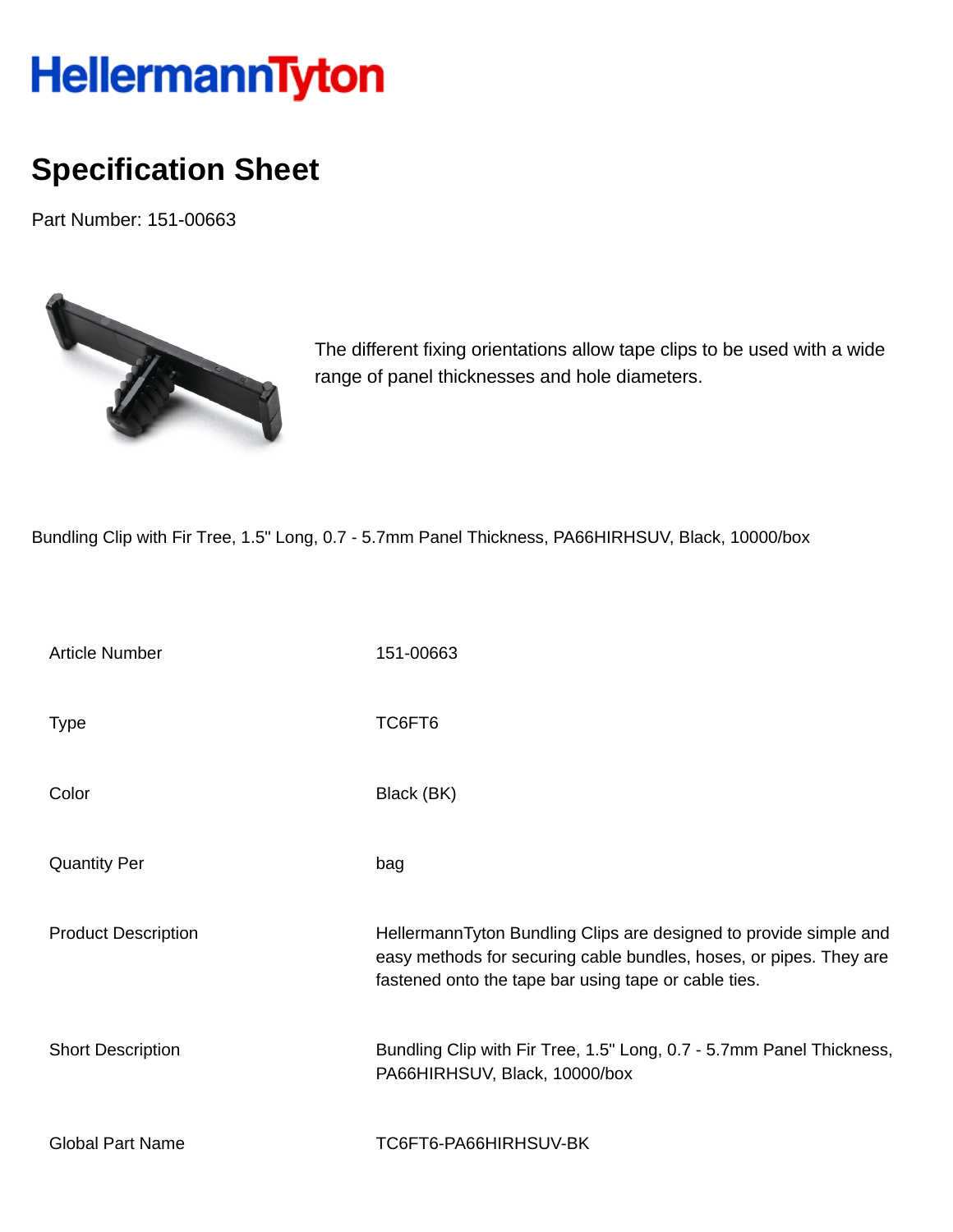| Length L (Imperial)                     | 1.5             |
|-----------------------------------------|-----------------|
| Length L (Metric)                       | 38.1            |
| <b>Fixation Method</b>                  | <b>Fir Tree</b> |
| Width W (Imperial)                      | 0.5             |
| Width W (Metric)                        | 12.0            |
| Height H (Imperial)                     | .50             |
| Height H (Metric)                       | 14.0            |
| Panel Thickness Min (Imperial)          | 0.03            |
| Panel Thickness Max (Imperial)          | 0.71            |
| Panel Thickness Min (Metric)            | 0.70            |
| Panel Thickness Max (Metric)            | 5.75            |
| Mounting Hole Diameter D (Imperial)     | 0.26            |
| Mounting Hole Diameter D (Metric)       | $6.2 - 6.8$ mm  |
| Mounting Hole Diameter D Min (Imperial) | 0.24            |
| Mounting Hole Diameter D Max (Imperial) | 0.27            |
| Mounting Hole Diameter D Max (Metric)   | 6.2             |